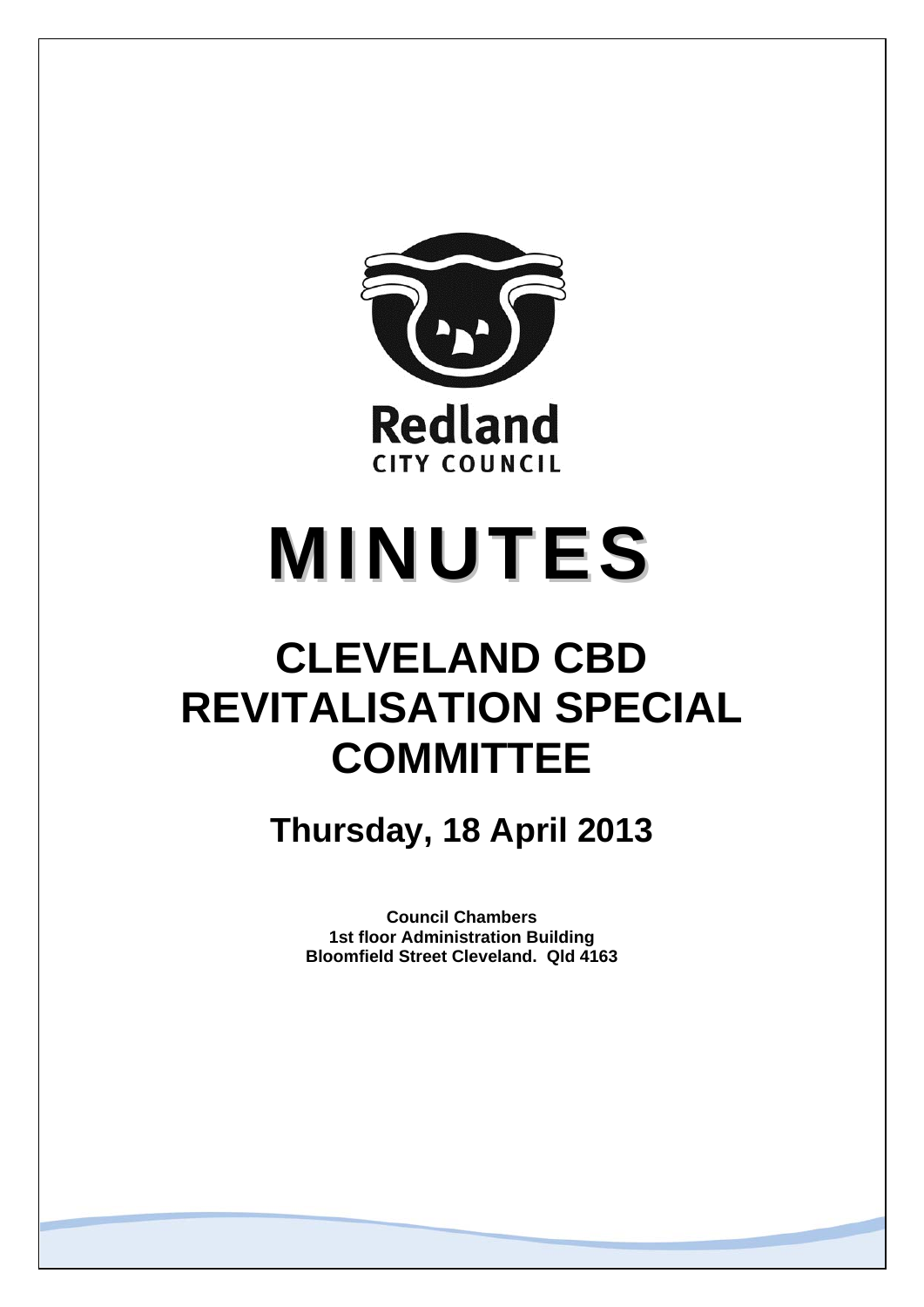### **Table of Contents**

| <b>Item</b>    |     | <b>Subject</b>                                                  | Page No |
|----------------|-----|-----------------------------------------------------------------|---------|
|                |     |                                                                 |         |
|                |     |                                                                 |         |
|                |     |                                                                 |         |
|                |     |                                                                 |         |
|                |     |                                                                 |         |
|                |     | <b>DECLARATION OF MATERIAL PERSONAL INTEREST OR CONFLICT OF</b> |         |
|                |     |                                                                 |         |
| 1              |     |                                                                 |         |
|                | 1.1 |                                                                 |         |
| $\overline{2}$ |     |                                                                 |         |
|                | 2.1 | CLEVELAND CBD REVITALISATION WORK PROGRAM 12                    |         |
| 3              |     |                                                                 |         |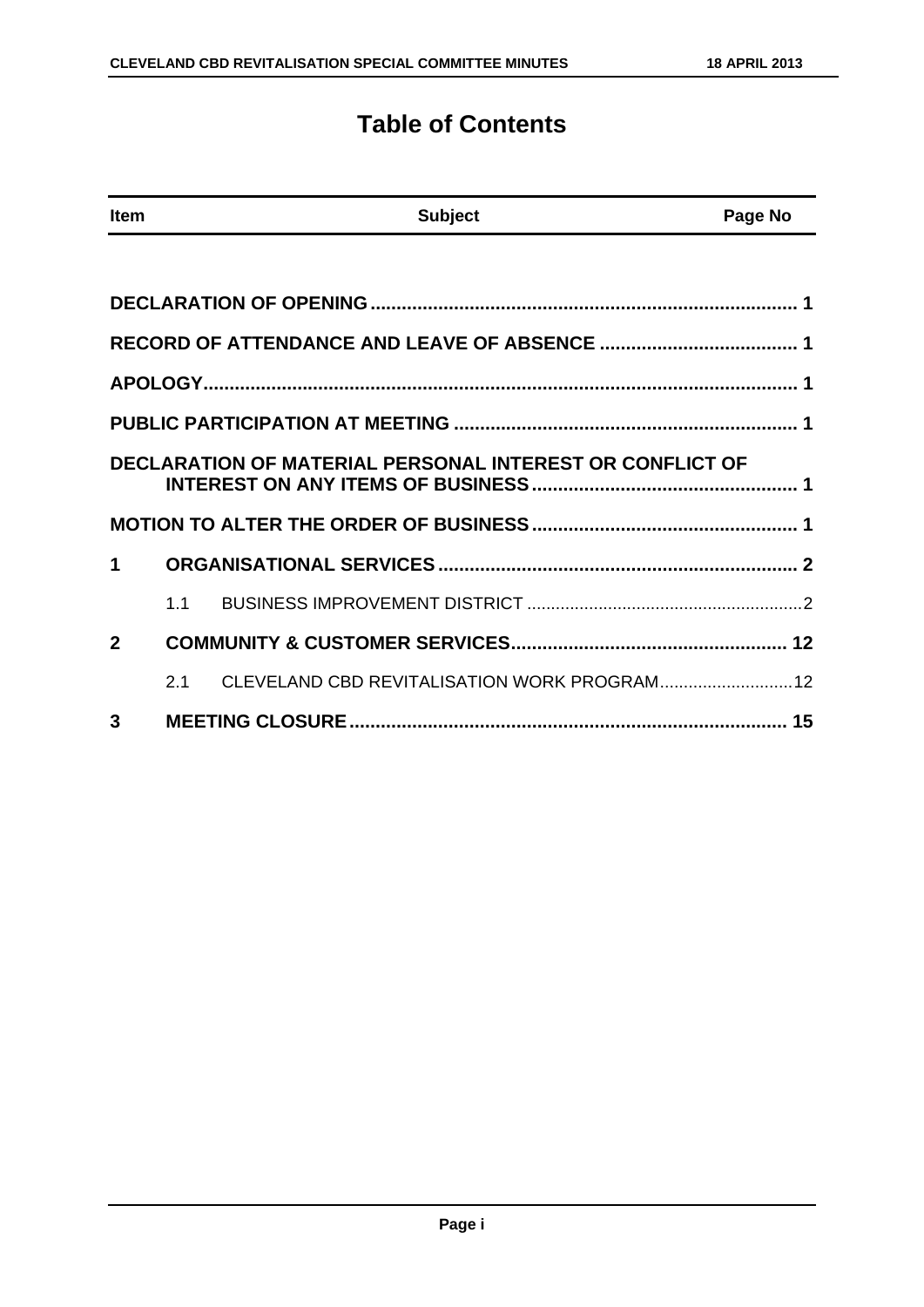#### **DECLARATION OF OPENING**

The Mayor declared the meeting open at 9.06am

#### **RECORD OF ATTENDANCE AND LEAVE OF ABSENCE**

| Members Present:<br>Cr K Williams<br>Cr C Ogilvie<br>Cr M Edwards<br>Cr J Talty     | Mayor<br><b>Councillor Division 2</b><br><b>Councillor Division 5</b><br><b>Councillor Division 6</b>                                                                                                             |
|-------------------------------------------------------------------------------------|-------------------------------------------------------------------------------------------------------------------------------------------------------------------------------------------------------------------|
| <b>APOLOGY</b>                                                                      |                                                                                                                                                                                                                   |
| <b>Cr M Elliott</b>                                                                 | <b>Councillor Division 7</b>                                                                                                                                                                                      |
| <b>Committee Manager:</b><br>Mrs L Rusan                                            | <b>General Manager Community &amp; Customer Services</b>                                                                                                                                                          |
| Officers:<br>Mr B Lyon<br>Mr L Wallace<br>Mr G Photinos<br>Mr D Hunt<br>Mr B Macnee | <b>Chief Executive Officer</b><br><b>Acting General Manager Governance</b><br>Manager City Planning & Environment<br><b>Principal Advisor Economic Development</b><br><b>Group Manager Development Assessment</b> |
| Observers:<br>Cr W Boglary<br>Cr A Beard<br>Cr P Bishop                             | <b>Councillor Division 1</b><br>Deputy Mayor and Councillor Division 8<br><b>Councillor Division 10</b>                                                                                                           |

## Minutes:

Mrs E Striplin Corporate Meetings & Registers Officer

#### **PUBLIC PARTICIPATION AT MEETING**

Nil

#### **DECLARATION OF MATERIAL PERSONAL INTEREST OR CONFLICT OF INTEREST ON ANY ITEMS OF BUSINESS**

Nil

#### **MOTION TO ALTER THE ORDER OF BUSINESS**

Nil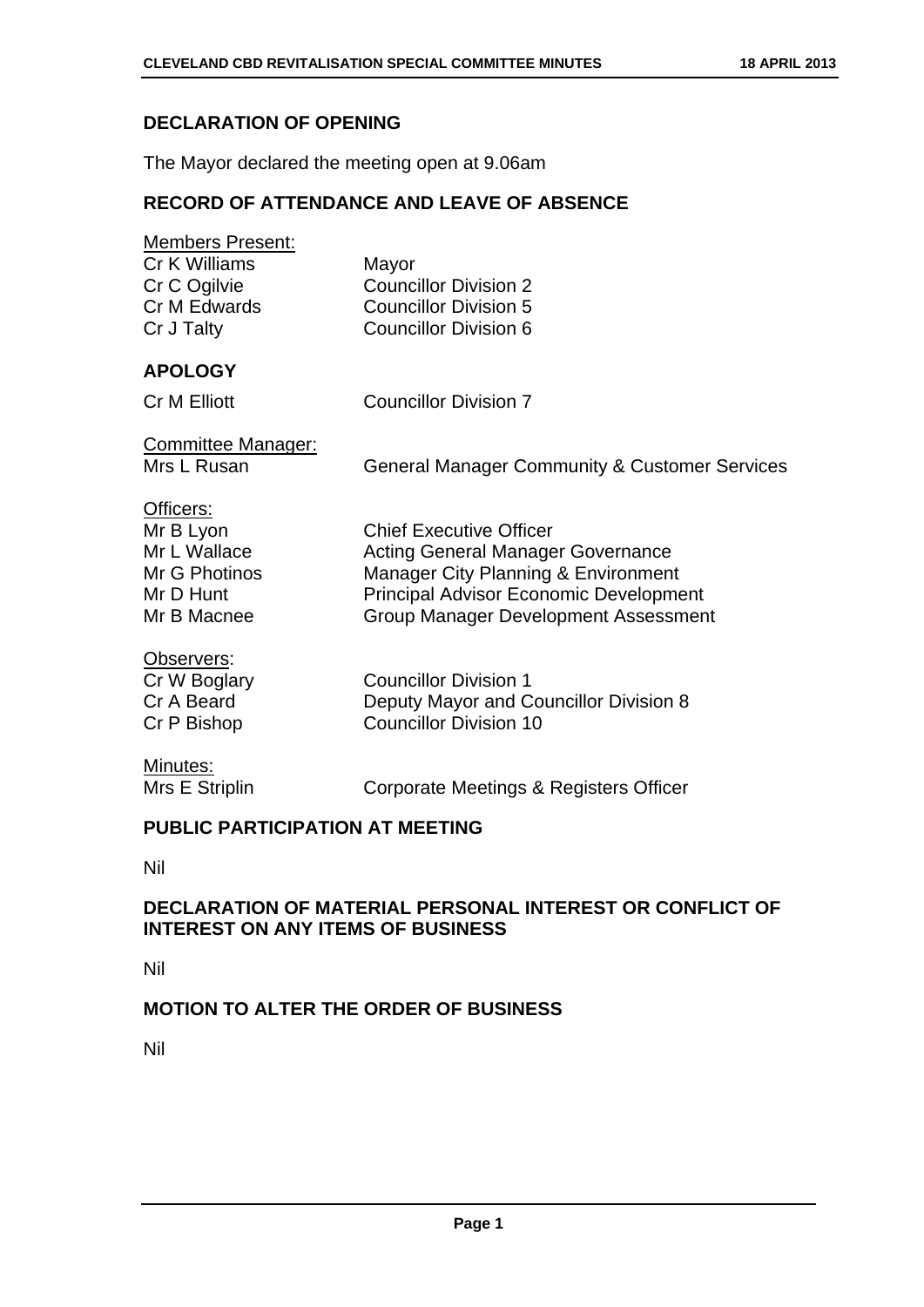#### **1 ORGANISATIONAL SERVICES**

#### **1.1 BUSINESS IMPROVEMENT DISTRICT**

| <b>Dataworks Filename:</b>  | ED Planning - Cleveland CBD - Business<br><b>Improvement District</b> |
|-----------------------------|-----------------------------------------------------------------------|
| <b>Responsible Officer:</b> | <b>Nick Clarke</b><br><b>General Manager Organisational Services</b>  |
| Author:                     | <b>Douglas Hunt</b><br><b>Principal Adviser Economic Development</b>  |

#### **PURPOSE**

The purpose of this report is to provide background information on the nature of Business Improvement Districts (BID) with the aim of establishing a BID in the Cleveland CBD. The report will outline a brief overview of BIDs, notably the governance structures that inform their existence. It will then provide a synopsis of Redland City's only BID, CBID (Capalaba Business Improvement District), with a recommendation on how to proceed in the development of a Cleveland BID.

This report will also be supplemented by a presentation from Mr James Brockhurst – Capalaba Business Improvement District.

#### **BACKGROUND**

A BID is a publicly sanctioned, but privately directed, organisation that supplements public services to improve shared, geographically defined trading areas. Such organisations tend to function on a self-help doctrine, normally relying on a self-taxing mechanism to generate a revenue stream, normally via a levy, or business improvement tax. They operate as a form of public private partnership, with the role of the public sector normally limited to a facilitation role and the majority of the operational activities being undertaken by the private sector.

A BID operates within a flexible governance framework that allows participants to develop solutions to a range of issues affecting a geographically defined trading area in a manner that takes into account the local context, and where local and state government funding is limited. The BID model allows multiple stakeholders the ability to operate autonomously, and develop and manage programs designed to improve the economic, social and environmental condition of a particular geographical jurisdiction. They allow for the promotion of their particular area through marketing and promotion campaigns that are commercially oriented and directed by the governing structure of the BI District. Other activities that can be directed by a BID include: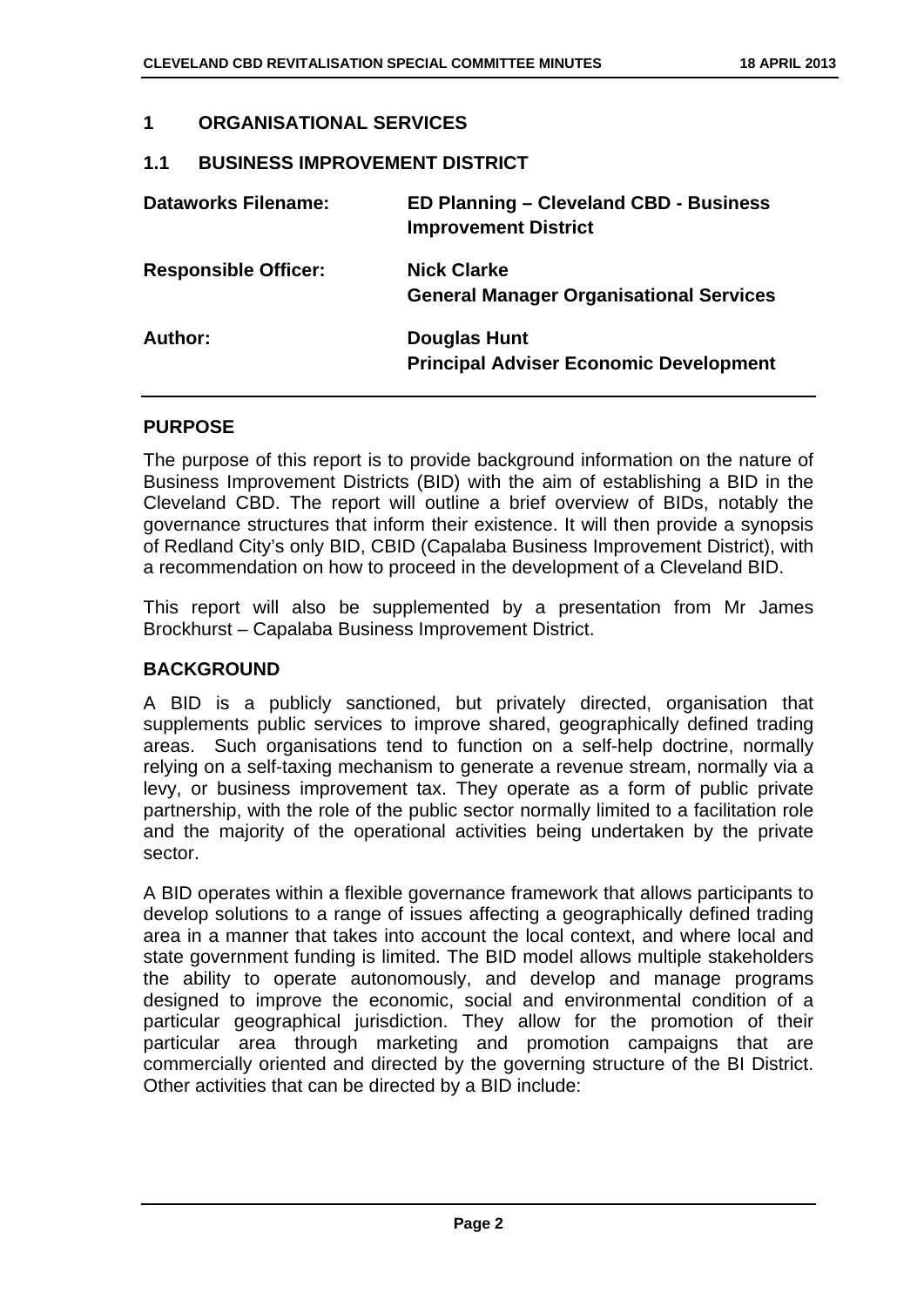- Improving security measures;
- Graffiti control;
- Beautification projects;
- Events and tourism initiatives;
- Maintenance;
- Business recruiting;
- Signage;
- Research for the area
- Seeking additional grants and funds from other levels of Government;
- Coordination of precinct (e.g. appointing someone to coordinate all activities);
- Retail improvements.

A BID can deliver:

- A cleaner, safer and more attractive business district;
- A steady and reliable funding source for supplemental services and programs;
- The ability to respond quickly to changing needs of the business community;
- The potential to increase property values, improve sales and decrease commercial vacancy rates;
- A district that is better able to compete with nearby retail and business centres.

The programmes offered by a BID should not replicate the services provided by Council. Rather, they should utilise the resources and knowledge of the private sector to achieve common goals and outcomes. There is no one particular model for a successful BID, other than the requirement for commitment from the private sector partners to oversee the governance and operational aspects.

It is estimated there are approximately 1500 Business Improvement Districts throughout the world, with Australia estimated to have 185 of those1. The formation of a BID varies from country to country, with different naming conventions and definitions, varying legislative requirements permitting their formation and financial structures ranging from not-for-profit organisations to quasi-government entities. The operating budgets for these organisations vary from a few thousand dollars into the millions of dollars, depending on the fee structure and level of government support2.

<sup>1</sup> British BIDS, 2012, *BIDS Around the world,* retrieved from http://www.britishbids.info/AboutBIDs/BIDsaroundtheworld.aspx

<sup>&</sup>lt;sup>2</sup> Hoyt, Lorlene, 2007, *The Business Improvement District: An internationally diffused approach to revitalization, retrieved* from http://web.mit.edu/dusp/dusp\_extension\_unsec/people/faculty/lhoyt/Hoyt\_IDA.pdf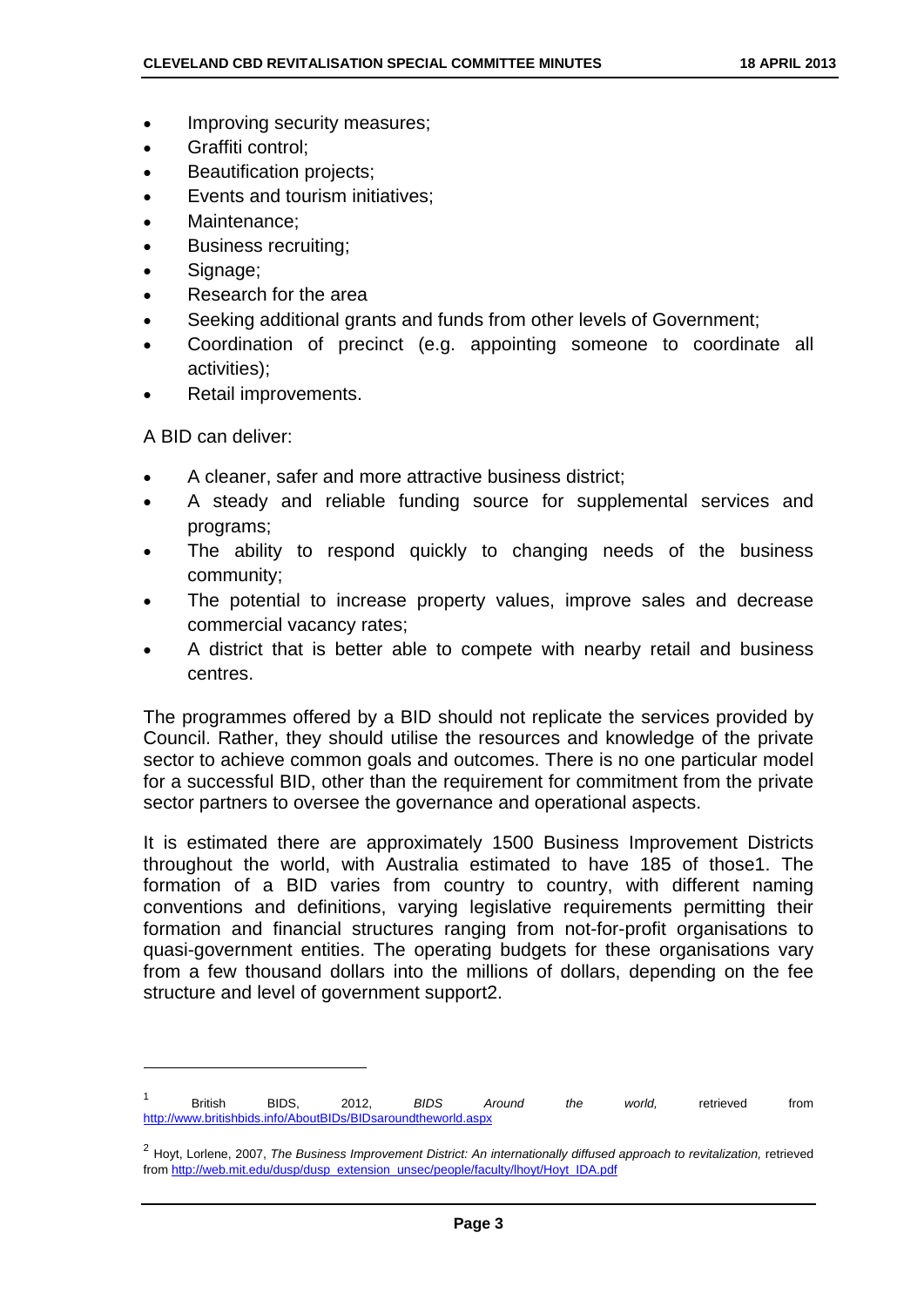#### **ISSUES**

#### *Capalaba Business Improvement District*

At present there is one Business Improvement District in the Redlands. The Capalaba Business Improvement District (CBID) is a not-for-profit organisation with a committee committed to the development and sustainability of the commercial and retail businesses in the Capalaba area to create a business district that is well known for its sustainable business principles. CBID was incorporated as a not-for-profit organisation in April, 2010 and currently meets on a monthly basis. Prior to that it was known as the Redland Bay Road Committee and was in operation from 2005.

The CBID offers the following benefits to members:

- Improve profitability and sustainability of local businesses in Capalaba;
- Support and promote Economic Development and Marketing services;
- Improve conditions for business, employment, and the quality of life for those who work, shop and live in Capalaba;
- To develop a 'green' workforce to meet the needs of industry;
- To encourage young people to become agents of positive social change;
- To gain government grants to assist in the provision of training programs.

Other successful outcomes from CBID have included the introduction of a staff loyalty card, referral directory, networking events and CBID editorials.

The CBID membership has grown from an initial five in 2010 to 84 today, comprising Capalaba business representatives, the Bayside Bulletin, Council's Economic Development Coordinator and Redland City Council's Business Grow consultant. There are 65 associate and 19 full members.

The revenue stream for CBID is derived from memberships and consolidated revenue transferred from the previous Redland Bay Road Committee. The current operational revenue for CBID is approximately \$15,000 for the current financial year. Council does not contribute financially to CBID, but does offer support through the Business Grow service. The main operational expenditure for CBID is through event sponsorship, special membership offers, membership packs, printing and stationery.

#### *Capalaba Business Improvement District Initiatives*

The following successful initiatives have been implemented by the Capalaba Business Improvement District:

- Provide support for The Cage an organisation committed to providing a freely available service of direct assistance and support, catering directly to the needs of youth/young adults and their families;
- Promote a positive and sustainable precinct;
- Promote sustainable business practices;
- Organise events, most recent one was early March (Networking event);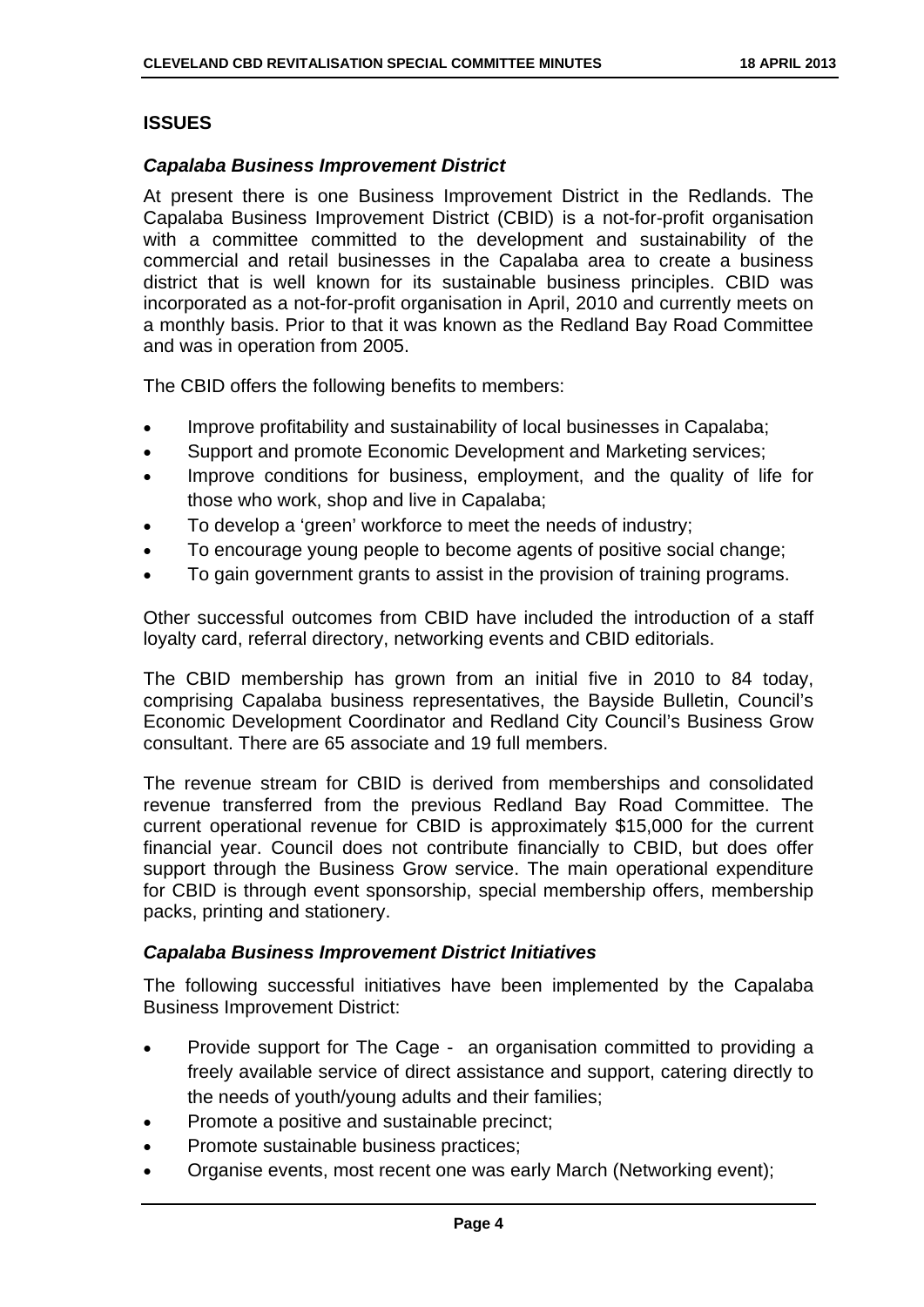Promote collective marketing.

The CBID Model, since its establishment in 2010, has implemented a number of initiatives that have assisted Capalaba businesses. The CBID has proved to be a low cost, sustainable model, requiring little in the way of resources from Council, aside from the attendance of a Council Officer at monthly meetings. The CBID model could be applied to the Cleveland CBD, as it represents a successful model being used within the boundaries of the city and is overseen by businesses, with Council playing a facilitative role in the process.

#### **Establishing a BID**

Business Improvement Districts in Australia have mostly been formed through a desire by business owners in a particular region to make their area clean, safe and prevent social issues associated with economic decline and vacant commercial space. This compares with their establishment in North America in particular, where they are often established through enabling legislation, with clearly defined aims and outcomes. In Australia, the key to the success of these groups is the ability to have a call to action or a common vision which identifies the need to and engages in their business community3.

To operate in a sustainable manner and maintain financial viability, a successful BID needs to have sufficient working capital to be able to achieve outcomes. Therefore, establishing funding priorities that demonstrate value for money is the first step to ensuring the success of the BID. To do this, BIDs require a strategic business plan which demonstrates engagement with members and outlines priorities for council endorsement. One of the requirements of the business planning process is a detailed budget which translates the BID's objectives into a financial plan detailing income sources and expenditure commitments.

There should be no limit or restriction on the activities the BID can propose to undertake, other than to avoid duplication of services already provided by Council through general rates. However, the development of a strategic business plan will be an important component in convincing businesses to support a proposed BID.

#### **BID Funding Sources**

In Australia, there is no one structure, or legislative requirement that can be used to define the governance model and support mechanisms for a BID. While a BID model can be developed that relies solely on government funding, or private funding, it is more common for a model to consist of a mixture of public and private funding. Some have only council funding, some have both public and private funding: for example a special levy, plus sponsorship, plus membership. In accounting for these funds, some organisations break their spending into public versus private expenditure.

<sup>&</sup>lt;sup>3</sup> Hoyt, Lorlene, 2007, *The Business Improvement District: An internationally diffused approach to revitalization, retrieved* from http://web.mit.edu/dusp/dusp\_extension\_unsec/people/faculty/lhoyt/Hoyt\_IDA.pdf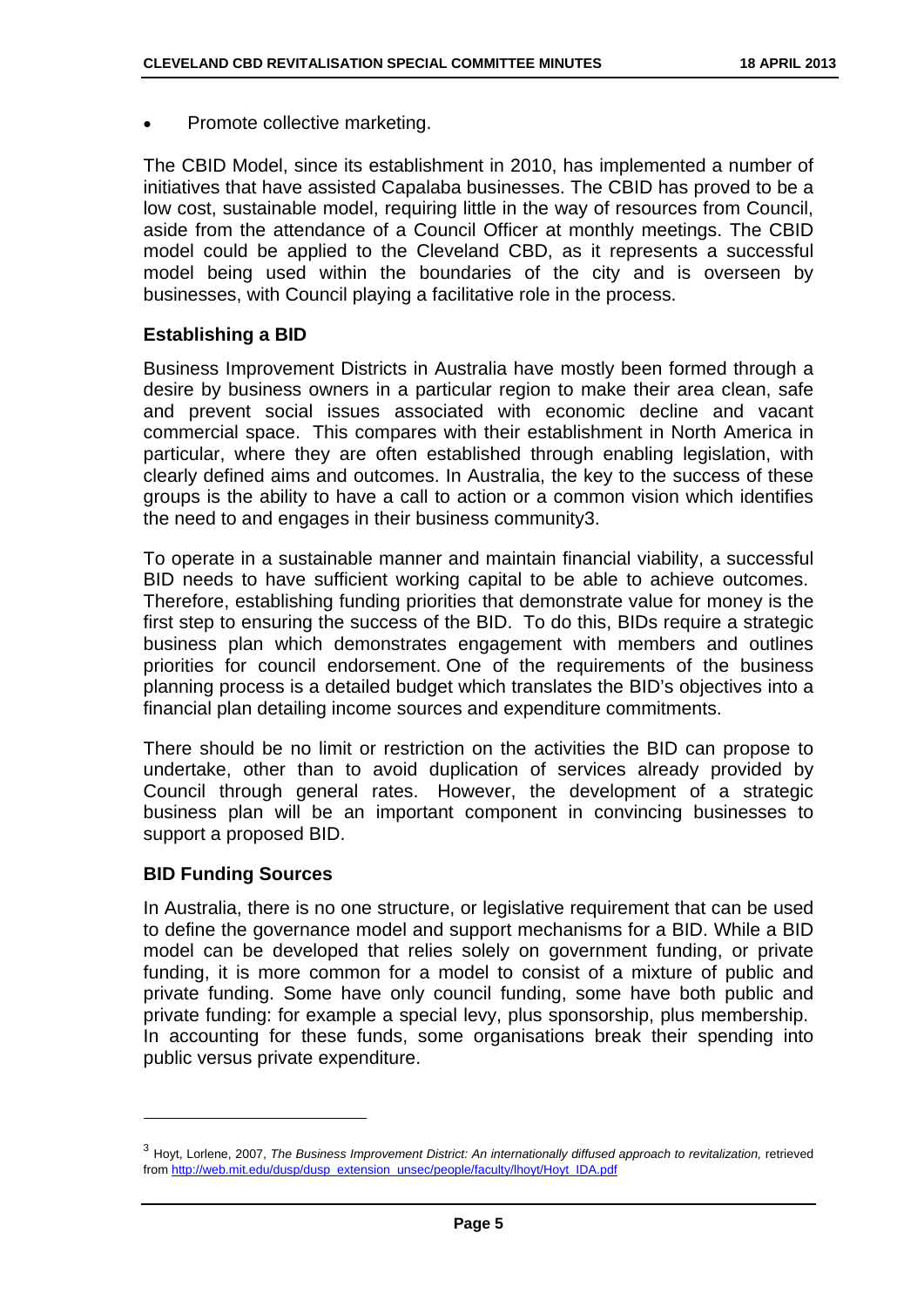The imposition of a special rates and levy system as a source of income for a BID can be used to ensure that the 'free rider' issue does not occur, whereby resources are allocated for the benefit of all (in this case through the BID), but not all beneficiaries contribute to supplying the resources.

This can be the case if the only source of funding for a BID is through the private sector. The imposition of a special rate or charge is one option available to local governments to assist in the public funding of BIDs. This process involves establishing a rateable value for each property owner. The two main ways of doing this are:

- 1. *Proportional Value Method* Here targeted rates are calculated on the basis of the Unimproved Capital Value (UCV) for example, if a District has 600 rateable properties, with an average rateable land value of around \$1,000,000. Through a business case a suitable funding base for the BID may require around \$600,000. A levy based on 0.001% (\$1000 for properties valued at \$1,000,000) of land value will achieve a revenue base of approximately \$600,000. In the proportional value method this rate is applied uniformly across all businesses in the designated area. This has a tendency to ignore the differences in value for money of the program to individual businesses.
- 2. *Differential Rating Zones In a differential rating zones system there may be sub areas within the overall BID which are rated at different levels, to ensure equity of 'value for money'. For example, the BID district might be broken down into three distinct zones:* 
	- Zone A Shopping centres, businesses in this area might be almost exclusively retail-oriented, and will therefore potentially be the prime beneficiaries of any BIDs program.
	- Zone B Shopping region, not in a shopping centre. Whilst again primarily retail related they are also specialty stores. Their value from the BID will be dependent on the activities of the BID, but could potentially be different from Zone A.
	- Zone C This might include sub-areas which are not necessarily retailbased. These areas could include some retail but also manufacturing and warehousing. This zone might be less advantaged by the BID and consequently their levy should be less.

Whilst the calculation of the levy in a differential rating zone would be based on the unimproved capital value, the actual percentage applied would vary across the different zones. This results in what is known as a Pareto improvement within these zones, whereby improvements are made to the direct beneficiaries, without impacting negatively on the indirect beneficiaries (Zones B and C). It should be noted that the only BID that operates in Redland City, the Capalaba Business Improvement District, does not rely on any local government financial support and on that basis there is no need for a special rates levy to be applied to support the establishment of a BID.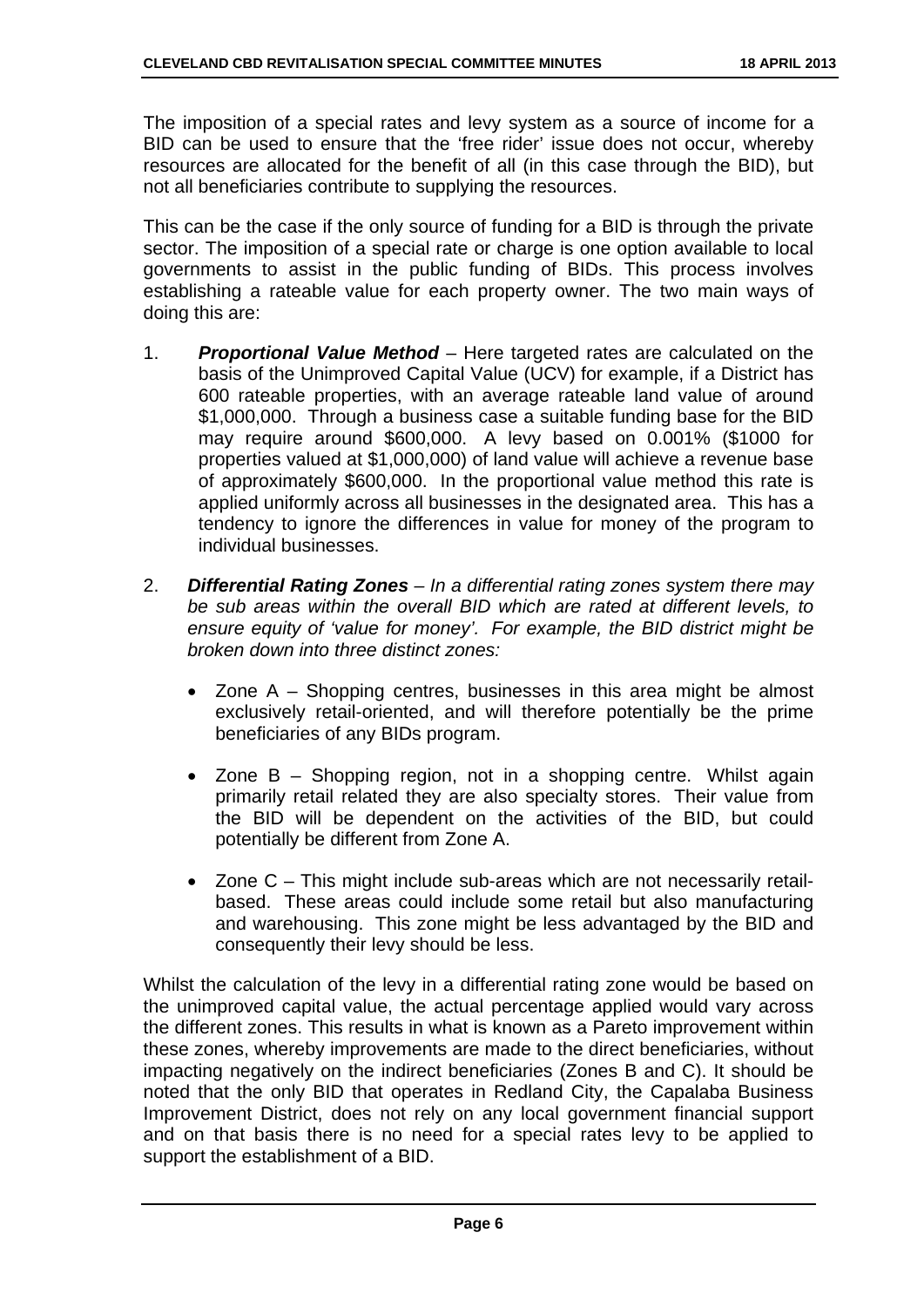#### **Advantages of a BID**

- The establishment of BID in Cleveland may result in a more attractive business district as local business owners can influence improvements at a business level;
- A steady and reliable funding source for supplemental services and programs;
- The ability to quickly respond to the changing needs of the business community
- The potential to increase property values, improve sales and decrease commercial vacancy rates;
- Develop a district better able to compete with nearby retail and business centres;
- A supplemental service provider from Council for businesses.

#### **Disadvantages of a BID**

- BID's can be seen as undemocratic, as they concentrate the power of a geographic area into the hands of a few;
- In some instances small businesses that fall below a BID levy threshold (if one is introduced) can be priced out of an area, as BID's tend to increase rental values (this has been a problem experienced overseas in North America and the UK in particular);
- There has been some criticism (overseas based) regarding the impact BID's can have on homeless people and the poor who tend to congregate around certain businesses;
- BID's in North America and the UK have been criticised for their opposition to street vendors that attempt to establish a presence in a BID district. This is an important consideration for Cleveland, as one of the possible shortterm actions for the CBD is to investigate the establishment of a street vendor program; and
- Unless a strong leadership team is established, there is potential for a BID to be unsustainable over the long-term.

#### **STRATEGIC IMPLICATIONS**

#### **Legislative Requirements**

In Queensland, there is no one structure, or legislative requirement that can be used to define the governance model and support mechanisms for a BID and therefore no guidelines on the establishment of a BID. It is at the discretion of a local government to determine the structure of a BID, including the revenue source.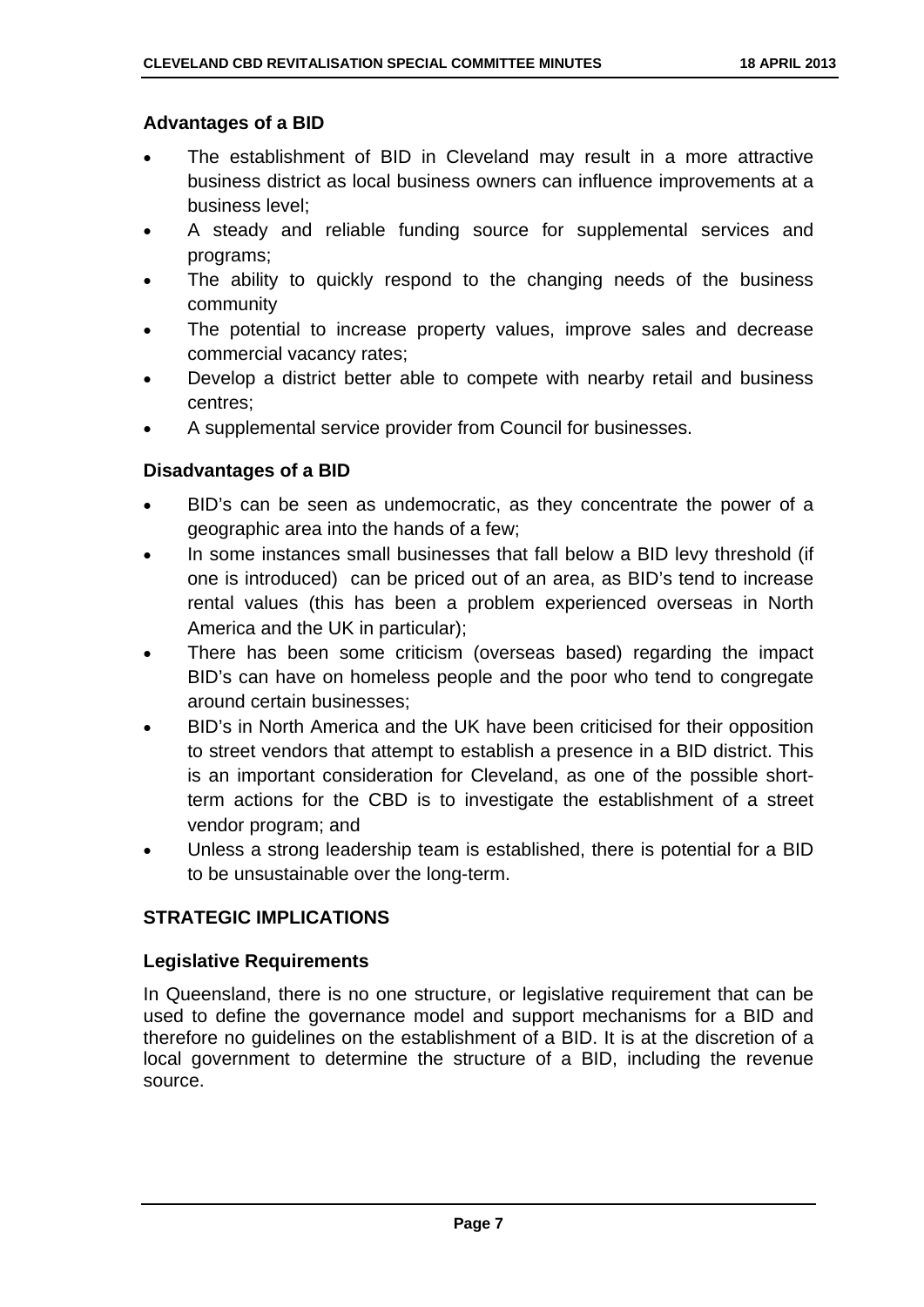#### **Risk Management**

*Opportunities* 

- The establishment of BID in Cleveland may result in a more attractive business district as local business owners can influence improvements at a business level;
- A steady and reliable funding source for supplemental services and programs;
- The ability to quickly respond to the changing needs of the business community
- The potential to increase property values, improve sales and decrease commercial vacancy rates;
- Develop a district better able to compete with nearby retail and business centres;
- A supplemental service provider from Council for businesses.

*Risks* 

- Failure to find a business leader who will champion the BID process;
- The possible failure of the BID if a secure and regular income source is not derived;
- Lack of ownership of BID by local business owners.

#### **Financial**

The imposition of a special rates system would provide Council with an additional income source to fund the BID, however this would need to be redistributed to the BID to be used by them as a supplemental income source. It would therefore, not prove to be a general revenue stream option for Council.

#### **People**

Undertaking the implementation of BID in Cleveland will require the devotion of the Economic Development unit in Council, working in conjunction with the following organisations outside Council:

- Redland Chamber of Commerce;
- Cleveland Traders Association:
- Capalaba Business Improvement District.

#### **Environmental**

The environmental benefits associated with the establishment of a BID could be related back to the Master Plan, with the BID working in conjunction with Council to oversee the implementation of the plan. Elements of the Master Plan that a BID could assist with by working conjunction with Council Officers include:

- Improved open space and public amenity;
- Town Square development;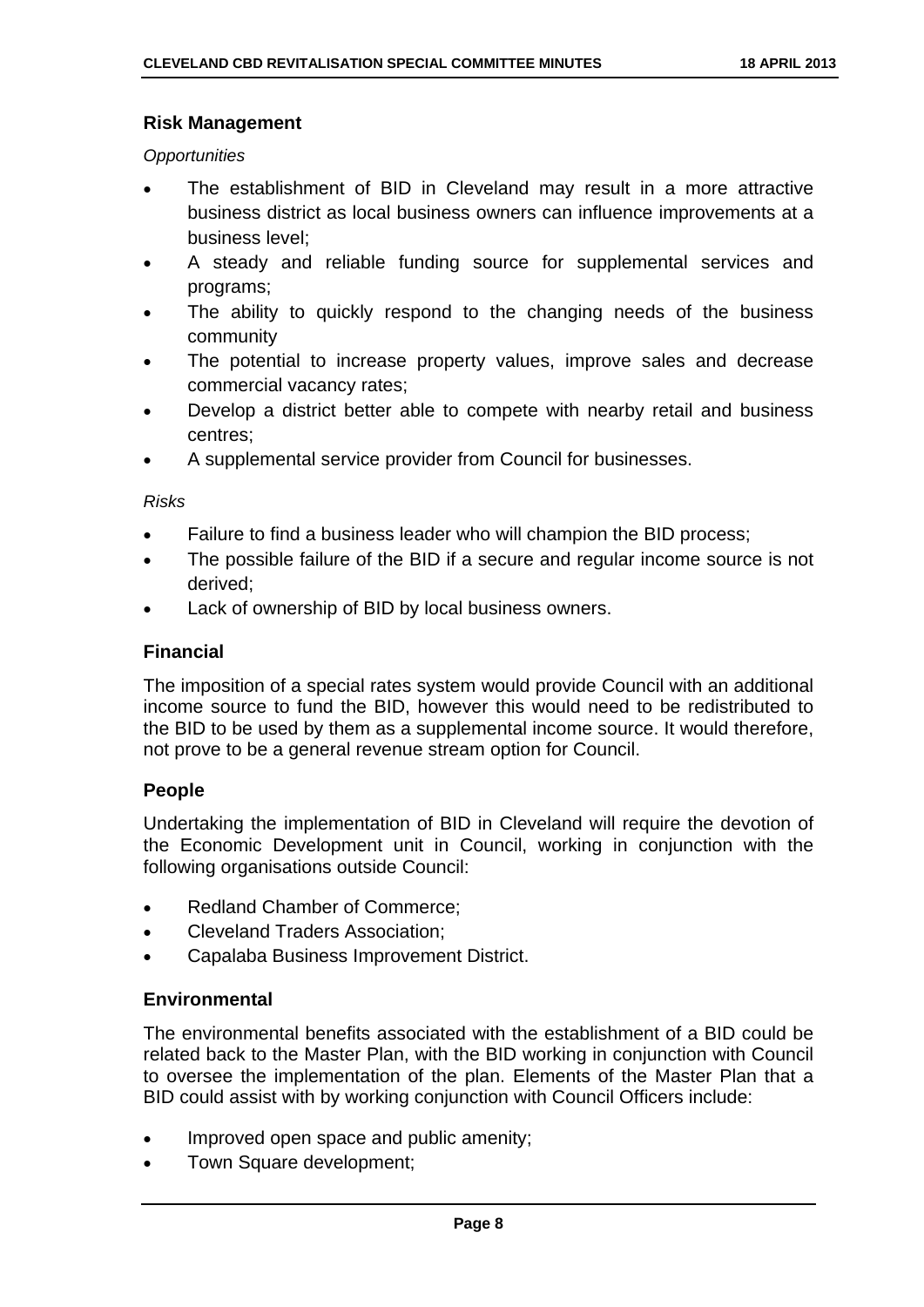- Improved pedestrian and cycling routes;
- Improved transport use, with less reliance on the use of private vehicles; and
- Improved environmental requirements to buildings associated with the Master Plan, using best practice design elements. Some examples would include use of building materials that are used sustainably, building locations and height, use of recycled water, passive and active solar designs, street shading and building overhang, ensuring that embodied energy is minimised reducing utility usage.

#### **Social**

The establishment of a Business Improvement District with the Cleveland CBD has the potential to result in a more varied mix of uses within the CBD (both commercial and residential) and this increases the potential to increase activity within Cleveland outside of the traditional business hours, contributing to a more vibrant centre.

#### **Alignment with Council's Policy and Plans**

The recommendation primarily supports Council's strategic priorities of delivering a supportive and vibrant economy, strong and connected communities.

The establishment of a Cleveland Business Improvement District address these strategic priorities through:

- Promoting an active town centre through opportunities for retail, commercial and residential redevelopment connected with high quality public spaces including green and shaded streets and boulevards;
- Providing opportunity for business investment and local employment; and
- Strategic Implications.

#### **CONSULTATION**

The preparation of this document has been a collaborative effort between Officers from across the organisation including; Governance, Environment, Planning and Development. The people consulted in the preparation of the report include:

- Principal Adviser, Local Area and Strategic Planning
- Senior Strategic Planner
- Councillor Division Two
- Mayor

#### **OPTIONS**

In order to effectively undertake the establishment of a sustainable Business Improvement District it will be necessary to commence some initial scoping work. This initial work will assist in deciding the options available to Council, should it decide to proceed with the establishment of a BID for Cleveland. The options could include: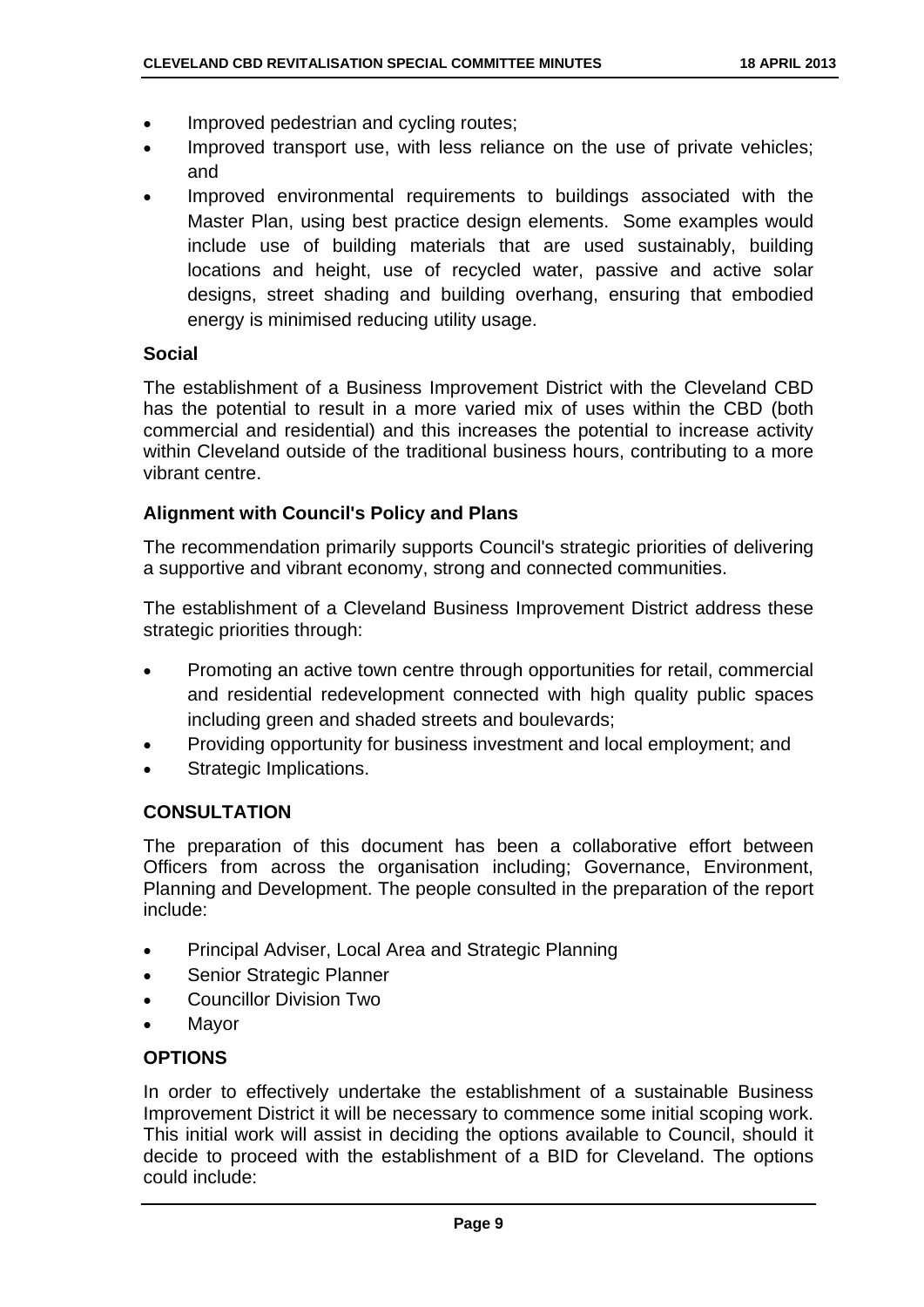- 1. That the Cleveland CBD Revitalisation Special Committee resolve to accept the Officers recommendations to commence the process of scoping support for a Business Improvement District for Cleveland and progressing this further, should the model be deemed appropriate for Cleveland; and
- 2. If there is little interest from local businesses in the process, discontinue the process and continue to work with the Redland Chamber of Commerce and Cleveland Traders Association in assisting with the revitalisation strategy for Cleveland CBD.

#### **OFFICER'S RECOMMENDATION**

That Council resolve as follows:

- 1. To nominate a Cleveland CBD Revitalisation Special Committee ("the Committee") representative to meet with the Executive Leadership Group of the Capalaba Business Improvement District (CBID) to gain an understanding of the operational aspects of CBID and its applicability to Cleveland. The Capalaba model would represent a no cost option to Council;
- 2. That the nominated representative reports back to the Committee on the outcomes of the meeting with CBID and its applicability to the establishment of a Cleveland Business Improvement District;
- 3. That if this is deemed an appropriate model by the Committee, the nominated committee representative will commence discussions with the Redland Chamber of Commerce and the Cleveland Traders Association for the formation of a Business Improvement District in Cleveland;
- 4. That through discussions with these groups and in consultation with members of the Committee, the nominated committee member will determine a local business leader who would drive a Cleveland BID establishment process;
- 5. That following consultation with the aforementioned bodies, Council will determine the appropriate funding model and revenue source for a Cleveland BID;
- 6. That if a Cleveland BID is established, Council will ensure that the focus of a Cleveland BID is specifically on issues relevant to Cleveland and that it does not duplicate services provided by Council at present through general rates; and
- 7. That if it is deemed an appropriate option for Cleveland, Council will ensure that the formation of a Cleveland Business Improvement District is used as a vehicle to unite Cleveland businesses to promote Cleveland and work in tandem with the work currently being undertaken by Council's Cleveland CBD Revitalisation Special Committee.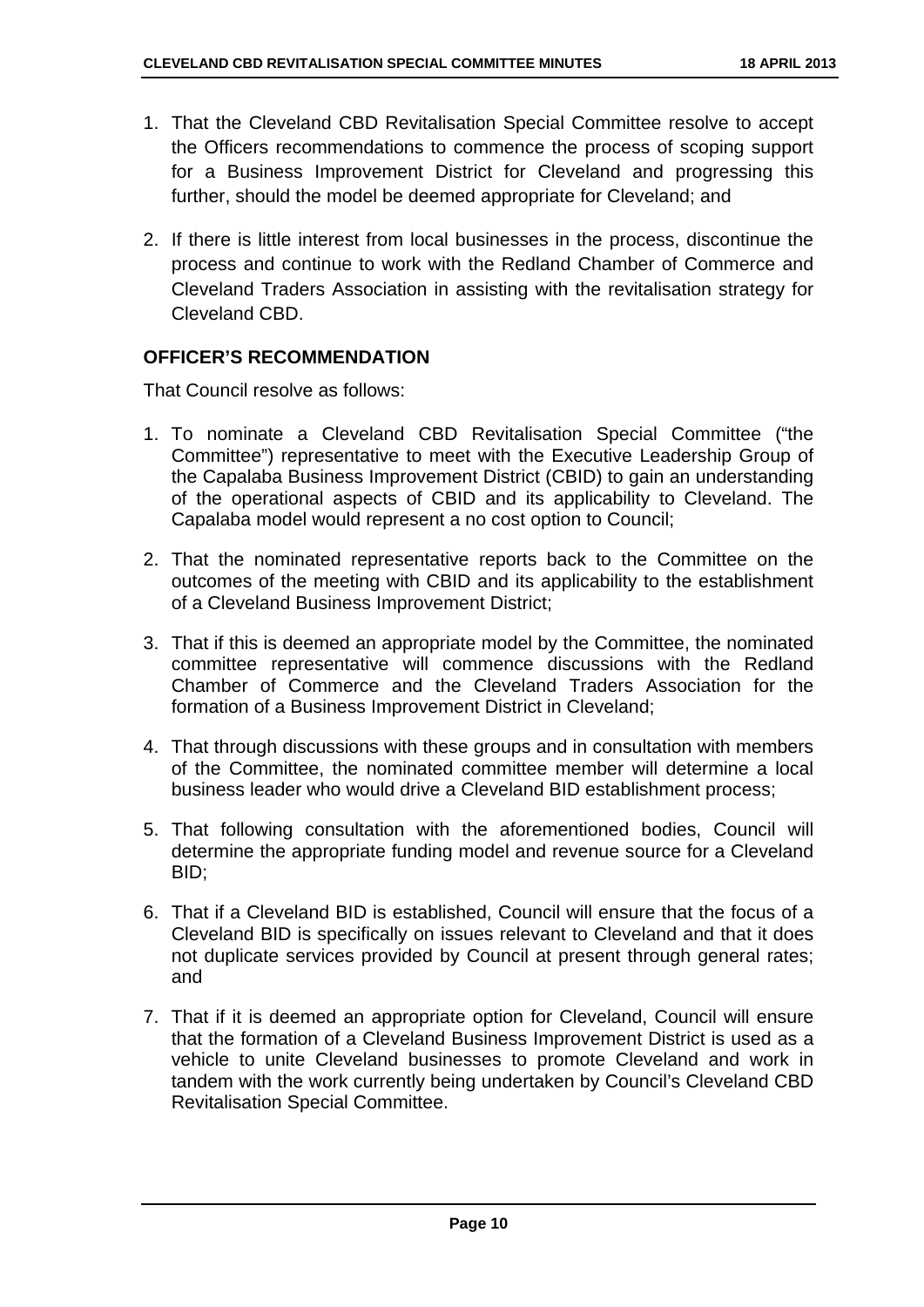#### **COMMITTEE RECOMMENDATION**

| Moved by:           | <b>Cr C Ogilvie</b> |
|---------------------|---------------------|
| <b>Seconded by:</b> | <b>Cr M Edwards</b> |

**That Council resolve as follows:** 

- **1. Committee to nominate Cr Ogilvie to lead and be empowered to commence discussions with the Redland Chamber of Commerce and the Cleveland Traders Association for the formation of a Business Improvement District in Cleveland;**
- **2. To commence discussions to facilitate the revitalisation of Cleveland and investigate place-making options within existing funding arrangements; and**
- **3. That following consultation with the aforementioned bodies, options will be brought back to Council to expedite the revitalisation and determine the appropriate funding model and revenue source for a Cleveland BID.**

**CARRIED**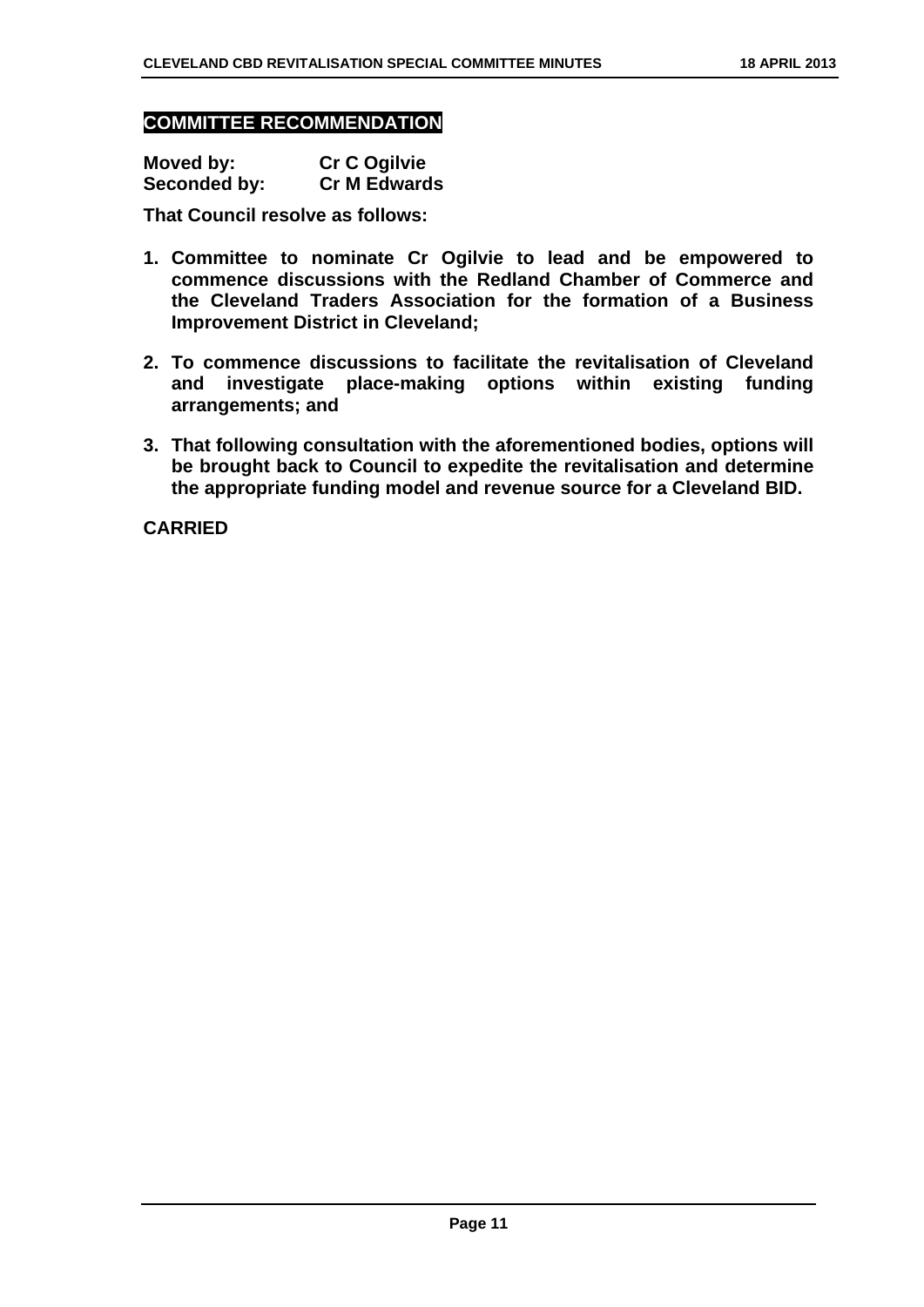#### **2 COMMUNITY & CUSTOMER SERVICES**

#### **2.1 CLEVELAND CBD REVITALISATION WORK PROGRAM**

| <b>Dataworks Filename:</b>  | <b>LUP Projects - Cleveland CBD Project</b>                            |
|-----------------------------|------------------------------------------------------------------------|
| <b>Attachment:</b>          | <b>Cleveland CBD Revitalisation Strategy Work</b><br><b>Plan</b>       |
| <b>Responsible Officer:</b> | <b>Gary Photinos</b><br><b>Manager City Planning &amp; Environment</b> |
| Author:                     | <b>Brett Hookway</b><br><b>Strategic Planner</b>                       |

#### **PURPOSE**

The purpose of this report is to present the draft Cleveland CBD Revitalisation Work Plan for formal Council endorsement.

#### **BACKGROUND**

Council has recently established the CBD Revitalisation Committee. The Charter for the Committee indicates that the committee's role is to:

- Prioritise, coordinate, manage and implement short term initiatives identified in the Cleveland Master Plan;
- Introduce measures to encourage business confidence, investment activity and momentum within the CBD; and
- Pursue partnerships with private enterprise to utilise Council land holdings as catalyst sites to drive revitalisation of the CBD.

Followings its commencement the Cleveland CBD Revitalisation Committee has:

- Finalised and implemented the introduction of a Development Incentives Package for Cleveland CBD;
- Supported recent amendments to Redlands Planning Scheme to better align with the Cleveland CBD Master Plan;
- Made further submissions and presentations to Economic Development Queensland regarding application for Priority Development Area status;
- Participated in presentations on the Master plan, opportunities for Public /Private Partnerships and potential options for Council land holdings; and
- Supported continued negotiation to resolve easement issues over Council land.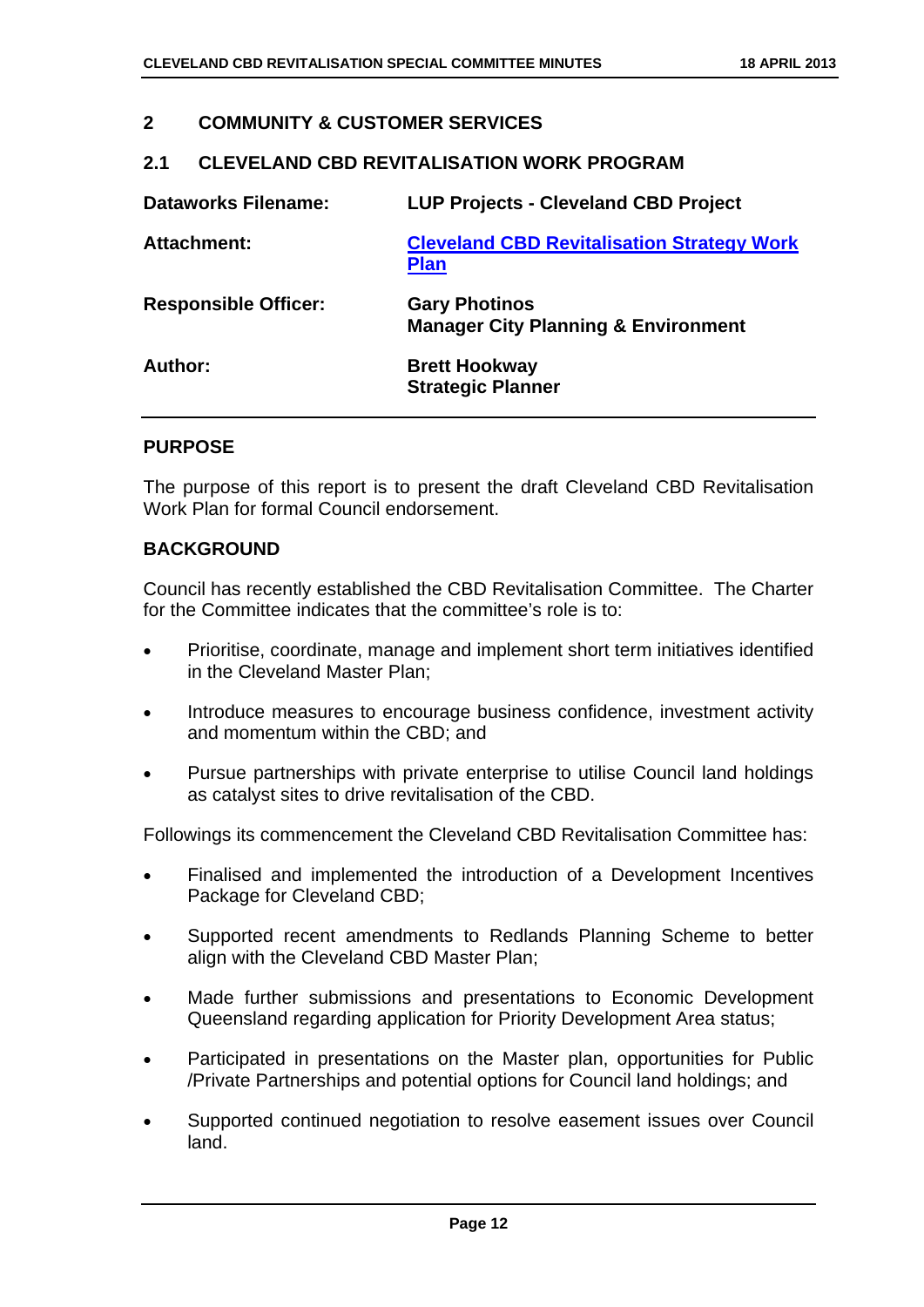To further progress and guide the work of the Cleveland Revitalisation Committee a draft Cleveland CBD Revitalisation Work Plan has been prepared [see Attachment 1]. It is intended that the draft Cleveland CBD Revitalisation Work Plan will assist with delivering short, medium and long term outcomes for the Committee.

The draft Cleveland CBD Revitalisation Work Plan was workshopped with Council on the 25 March 2013 and is now presented for formal Council adoption.

#### **ISSUES**

#### Draft Cleveland CBD Work Plan

The draft Cleveland CBD Revitalisation Work Plan proposes 4 key work program areas which will assist with delivering outcomes for the Cleveland CBD Revitalisation Committee. The four work programs are:

- A. Master Plan Implementation short term actions;
- B. Management of Cleveland CBD Development Incentives Program;
- C. Economic Analysis incorporating Council land investigations and Council land requirements; and
- D. Project Management and Governance.

Full detail on the activities and tasks within each of the work programs is provided in the attached Cleveland CBD Revitalisation Work Plan. Within each work program the activities and tasks to be completed are listed. For each task the work program assigns responsibility to appropriate areas of Council, provides timeframe for activities and tasks and allocates priorities to tasks along with an indicative cost estimate.

The draft Cleveland CBD Revitalisation Work Plan seeks to balance the need to deliver short and medium term improvements in the CBD (for example streetscape improvements) while undertaking further technical and feasibility studies to facilitate the long-term future release of Council land (valued at \$20m).

As well as defining key work programs, the draft Work Plan also identifies a range of events and facilities that are currently held within or are in close proximity to the Cleveland CBD. As part of the Cleveland CBD Revitalisation Committee and Project there is scope to consider how Council can assist with attracting more people to these events and encouraging greater use of these facilities.

#### **Nomination of Priority Development Area**

As Cleveland CBD has been nominated as a Priority Development Area, the nomination and management of Priority Development Areas is listed as a task in the Cleveland CBD Revitalisation Work Plan. At the time of writing on-going discussion and meetings where occurring with State Government Officers regarding Council request for Priority Development Area designations.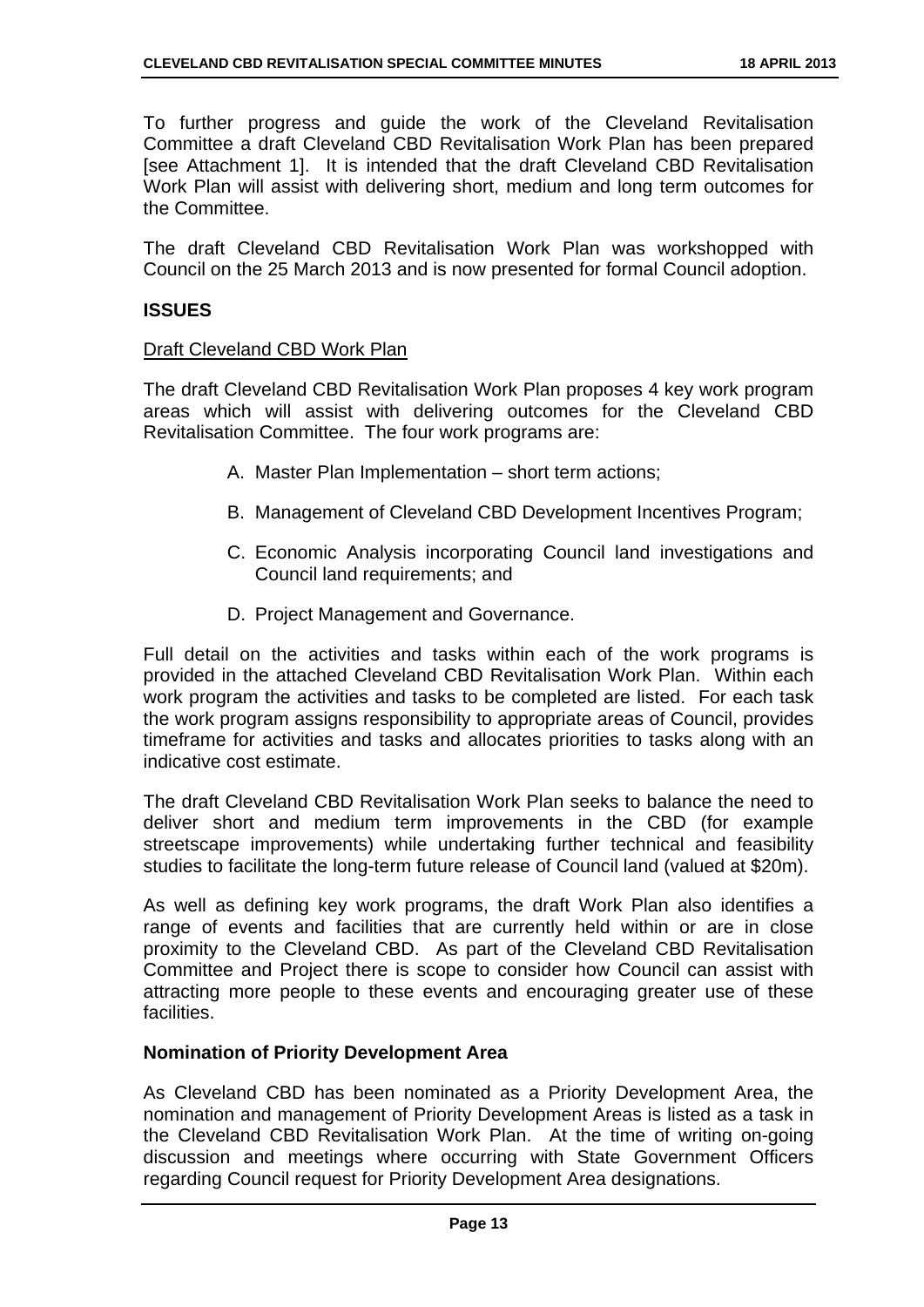An update on Council's request for Priority Development Area designations will be provided to Council in the Cleveland CBD Revitalisation Committee.

#### **STRATEGIC IMPLICATIONS**

The revitalisation of the Cleveland CBD is recognised as a strategic priority of Council. Implementation of the Cleveland CBD Revitalisation Work Plan will guide future work related to the revitalisation of Cleveland CBD and assist with delivering the short, medium and long term outcomes of the Cleveland CBD Revitalisation Committee.

#### **Financial**

It is likely that savings in the 12/13 financial year budget will be able to fund high priority tasks proposed to be commenced in the short term. These work tasks are estimated at \$135,000.

Funding for work to be undertaken in the next and 14/15 financial years will be subject of budget requests and budget deliberations. Tasks proposed to undertaken in 13/14 and 14/15 are currently estimated at \$120,000.

#### **People**

The implementation of the Cleveland CBD Revitalisation Work Plan and associated work programs will require work to be undertaken across a range of departments and groups within Council. The draft Cleveland CBD Revitalisation Work Plan assigns responsibility to appropriate areas of Council for each of the activities and tasks. Recognising the significance of the Cleveland CBD Revitalisation Project it is expected that Council groups will work collaboratively to implement the plan.

#### **Alignment with Council's Policy and Plans**

The recommendation of this report and the Cleveland CBD Revitalisation Work Plan support a range of Council strategic priorities including green living, wise planning and design, a supportive vibrant economy, strong and connected communities and embracing the bay.

#### **CONSULTATION**

The draft Cleveland CBD Revitalisation Plan was work shopped with Council on the  $25<sup>th</sup>$  March 2013.

Through the preparation of this report and the draft Cleveland CBD Revitalisation Work Plan officer from a range of departments and groups have been consulted. Consultation has been undertaken with Economic Development, Communications, Sustainable Assessment and City Planning and Environment.